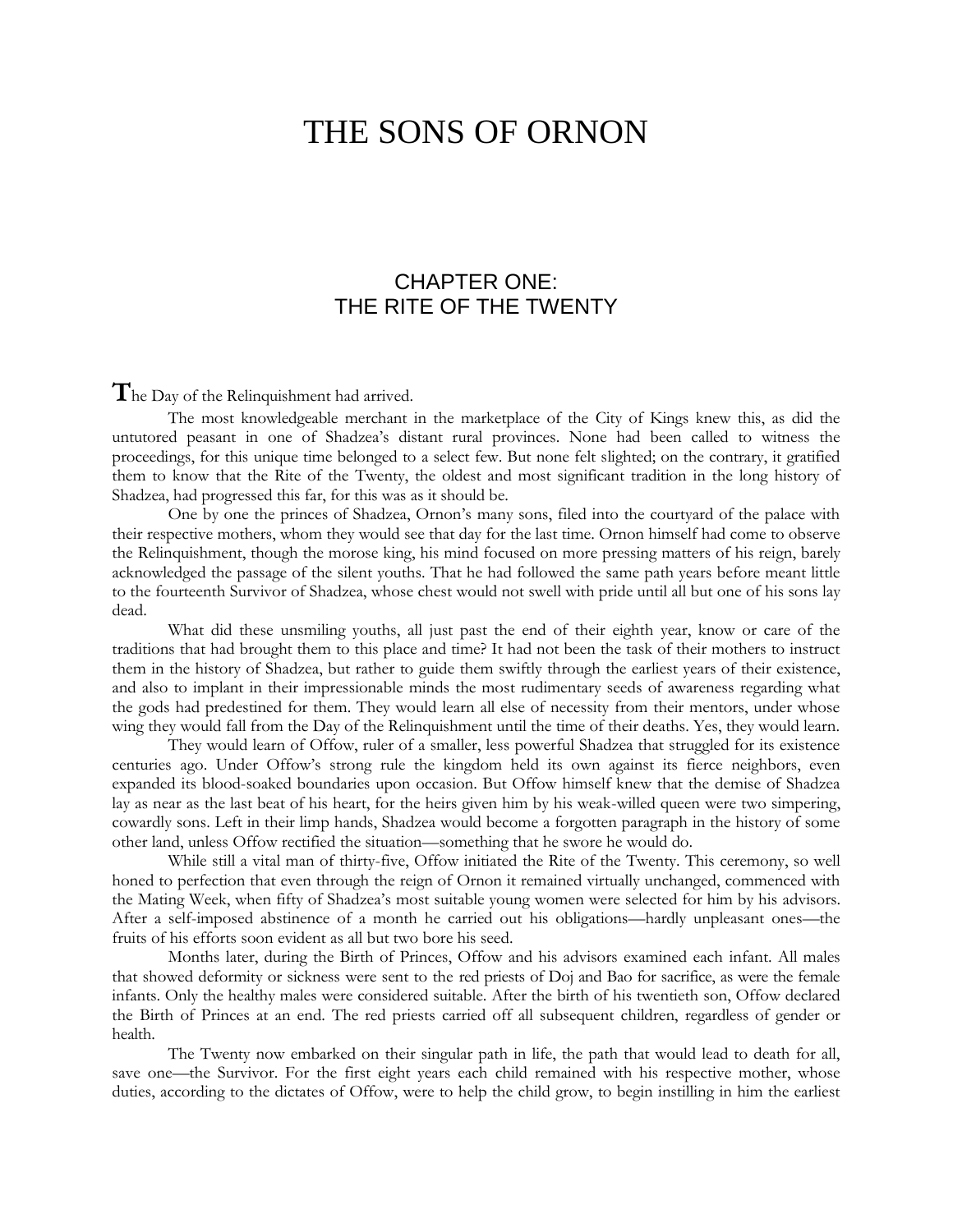instincts of survival. They shared no love, no emotion, and no woman objected when the child was taken away. They simply returned to their original lives and duties after the Day of the Relinquishment.

Individual mentors now guided the destinies of the princes for the duration of their lives, however long or short. The princes ate together, played together, and slept beneath the same roof. Friendships were discouraged, though the hatred and suspicion of others imparted to them so early by their mothers was more than enough to prevent this. The mentors taught them to use their minds, while soldiers trained them in physical prowess and arms. Some would-be Survivors fell early in rough play, never to stand again. To the others this was as it should be, and none would proffer as much as a second glance at their "brother" as he was carried from the courtyard.

The first of the Princes' Trials came near the end of the maturing youths' fourteenth year. Shadzean soldiers escorted them, along with their mentors, to Lake Porsat, at that time within the borders of their enemy. Upon a galley designated for the occasion they were rowed to the center of the deep lake, where each dove below to retrieve one of the brilliant blue porsat blossoms, the flower that gave the lake its name. It seemed simple enough, and yet two never again saw the surface. None could say for sure that these deaths were anything more than the accidents they appeared to be.

The second and third Princes' Trials occurred at the end of the seventeenth and nineteenth years, each more difficult and dangerous than the preceding one, and by the end of the third trial the ranks of Offow's sons had dwindled to six. Now the princes were afforded more time with the king, who instructed them in matters necessary to the survival of Shadzea. Father and son shared no love, for each knew his responsibility; each understood his purpose in life.

The fourth Princes' Trial, by far the most telling, occurred at the end of the twenty-second year. Unlike the first three, where all performed the same task, the fourth trial, also called the Trial of Death, was an individual one. Each prince left the city on his own after announcing to Offow and his council the nature of his trial, and after receiving the king's sanction. No two were alike, although all held their own perils. When this trial ended, only three of the original Twenty had endured.

Those who survived the fourth Princes' Trial had but one obstacle left to overcome, the final step on their path to being proclaimed the Survivor. The Day of the Reckoning occurred near the end of the remaining princes' twenty-fourth year. In the vast courtyard, where as children they had played together, the princes met in combat. When the last drop of blood had been spilled, only one remained. Drenched in his own blood and that of his brothers, Boga stood in the center of the courtyard and proclaimed himself the Survivor, the one most capable of ruling Shadzea. His name echoed throughout the troubled land, so that all might know of their future king. Offow then approached the first Survivor, and he embraced him symbolically. The Rite of the Twenty, begun with the Mating Week, had ended.

###

They would learn, the young sons of Ornon, about Boga, the first Survivor, who became king of Shadzea not long after the Day of the Reckoning, when Offow died. It quickly became evident that the long ritual conceived of by Offow had not been in vain, for he had left the kingdom in more than capable hands. Boga was ruthless, possessed of great intelligence, and even greater strength. To the enemies of Shadzea, whom he began to methodically crush, he proved merciless. Many met unspeakable deaths, though the tortures they endured at his hands made that death a welcome release.

Boga slowly extended Shadzea's borders outward from its capital, which would later be rebuilt in splendor and dubbed the City of Kings. Then, to the disbelief of many, the first Survivor formed a strange, terrifying alliance between himself and Sothor, the black magician, all but assuring Shadzea's dominance for centuries to come, so he thought. All feared the shadowy Sothor, who claimed as his place of origin an unheard of land far to the south, for they believed, contrary to what he claimed, that he had risen from the deepest pits of unholy Esh. His subsequent actions did little to dissuade them.

Under the aegis of the unlikely pair, the Shadzean army spread across the land like a swiftly moving shadow. Sothor's enigmatic powers first terrified the enemy, addled his brain and weakened his will. Then, no longer able to resist, he fell easily to the crushing death blows of Boga and his fierce minions. Cities were pillaged, razed and rebuilt in the name of the Shadzean empire. Powerful kingdoms were pummeled into submission, until nothing remained, not even their once feared names.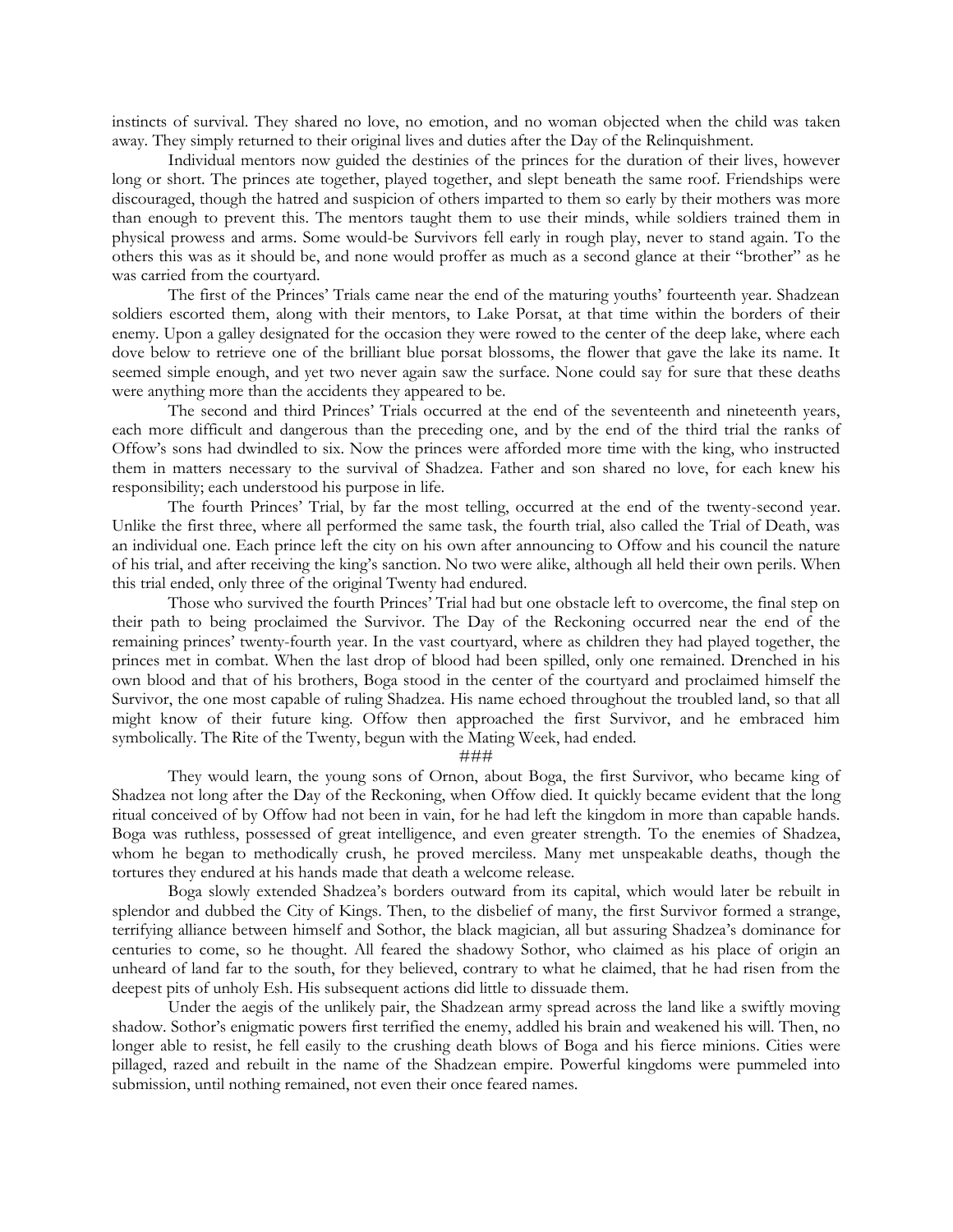For countless decades Shadzea had fought for its existence; now, in little more than a year, there were none left to challenge it. The kingdom that Boga had carved for himself extended for great distances in all directions from the site of the proposed capital. To the west it spread to the shores of the Telliun Ocean; to the south, as far as the unscalable Torrean Mountains; northward, to the edge of a vast forest; to the east, as far as the Kobur River. His new subjects, all weak-kneed submissives, were now honored to call themselves Shadzeans.

Before death cut short his long reign, Boga saw the completion of the City of Kings, and he received the second Survivor, his assurance that Shadzea's might would go unchallenged for another generation. But in his waning years the king was once again confronted by Sothor, who had practiced his dark arts in the catacombs of the city since sequestering himself there after the conquest. Boga, though uneasy in his presence, knew all too well that the sorcerer's appearance portended the long-awaited collection of his dues, for had he not promised him anything short of his soul for his help? Yet what could one such as Sothor ageless, with little fear of death—desire of mortal man?

Within a week Boga commissioned his artisans to begin work on a new city, for such was Sothor's request. The City of Necromancy would be devoted solely to the teaching of the black arts to eager and willing acolytes, so the sorcerer said. The very prospect of the cryptic place, less than two hundred miles northeast of the City of Kings, made the unmoving Boga shudder, but he had calmly nodded his assent. If only he had not lived to know of its completion . . .

They would learn, those who filed into the courtyard uneasily before the cold stare of Ornon, about Dain, the second Survivor, and of the valorous deed that still shines above the many performed over the centuries by the long line of Shadzean monarchs. Dain, on his bloody path to the throne, had curried favor with the oft-maligned red priests who, in exchange for the promise of greater power, made numerous sacrifices to Doj and Bao on behalf of their champion. He had even proposed the building of huge temples, perhaps even a city, to honor the ancient Shadzean deities, and to learn of the construction of Sothor's foul city before this one nearly drove him to action. But he acceded to the advice of his mentors and bided his time.

Boga finally died. Dain, within minutes of scattering his father's ashes to the wind, summoned the red priests, and by nightfall the contingent, armed with amulets and urns, had ridden many miles from the capital. They continued to ride steadily, and before dawn of the fifth day they reached the low hills surrounding the City of Necromancy. Dain knew that the dark arts were practiced in the night, when the demons of Esh were the most receptive. The early morning hours would find Sothor resting, where he would be vulnerable.

The priests surrounded the unguarded city at evenly spaced intervals, and by the time the sun had cleared the highest of the hills, all was ready. While Blaht, the head priest, mumbled sacred incantations, his underlings held torches to the strange mixture in their urns. Dain, watching silently from the base of a hillock, saw blue strands of smoke curl upward, until the City of Necromancy, which had been bathed in early morning sunlight, became shrouded in darkness as billowing black clouds blotted the warm rays. The names of Doj and Bao were intoned over and over, and with each repetition the voices of the priests grew louder, until the eerie crescendo stirred scores of slumbering acolytes, who lay along the base of the walls. They rose unsteadily to their feet, and when they absorbed the scene around them they became terrified. They pounded frantically on the gate to gain admission.

Suddenly a great thunder arose, and the ground beneath their feet trembled. Bolts of searing fire rained down upon the City of Necromancy, one striking a group of cowering acolytes at the wall and reducing them to charred bones and reeking flesh. From within the city loud wails arose, and the voices of the acolytes invoked the name of Sothor to save them from this assault. But the sorcerer did not immediately appear, and the destruction loosed on the city continued to reduce its populace.

The heavy gate suddenly swung open, crushing a pair of acolytes to pulp against the stone wall. A gaunt, shadowy figure emerged from the city, and for the first time in years Dain saw the hated sorcerer. Sothor, spotting the king, strode toward him, all but ignoring the pleading, clutching hands of the terrified acolytes as he passed. Thunderstrokes continued to pummel the earth around him, and more of his followers were charred beyond recognition; but no bolt touched the sorcerer's body. His hatred for Dain was revealed in the fire that pulsed from his malignant eyes.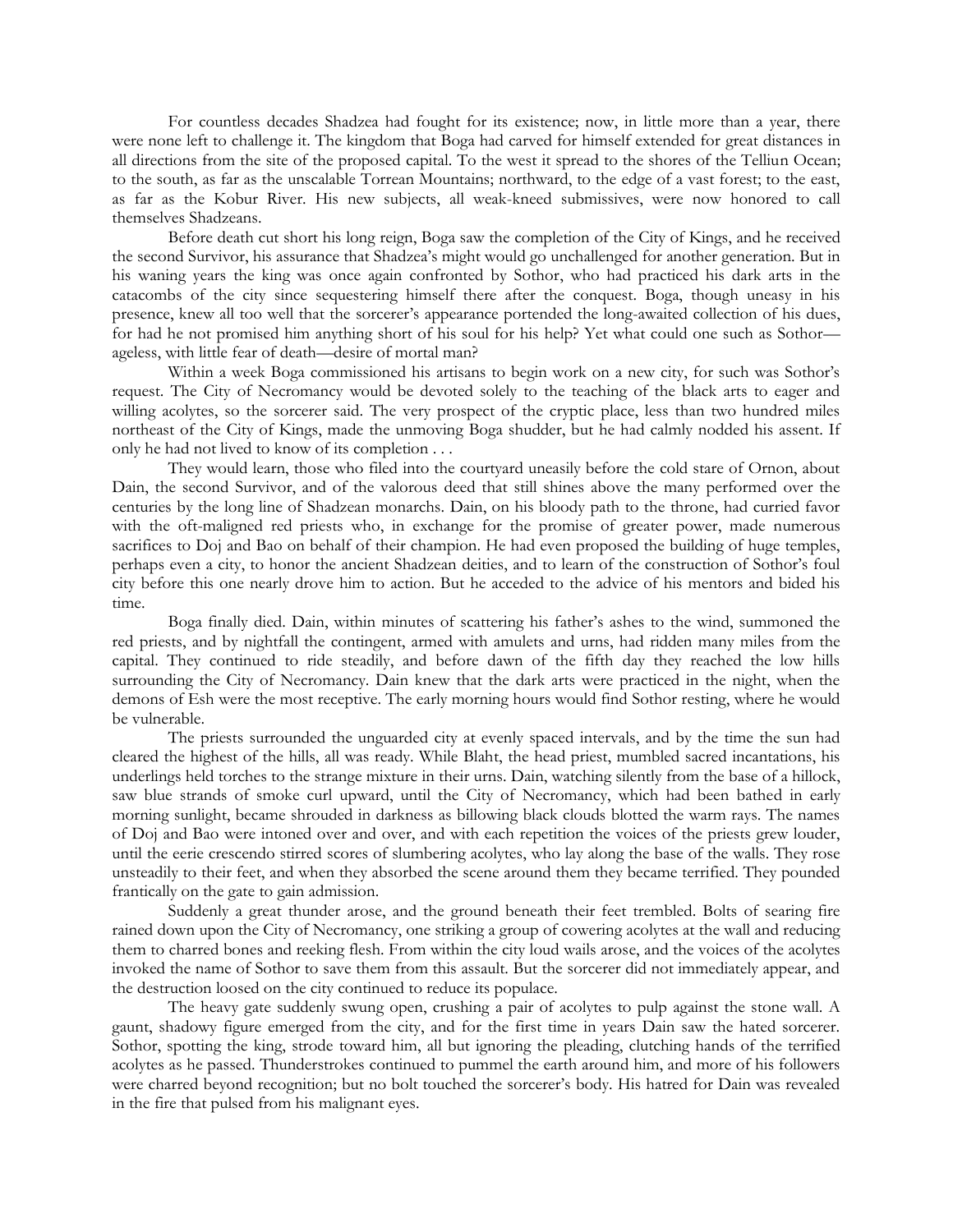"You dare to wreak destruction on the sanctuary of a son of Esh?" he shrieked. "Know this, Dain, you and your accursed gods: I, Sothor, who would have practiced the arts of my ancestors in peace, and would have been content to offer the knowledge to those who sought it, now swear to you that the fate of Shadzea is sealed! May it take a hundred years, I will someday succeed in calling upon the minions of Esh to crawl up from the pits of blackness and cover the land, until there are none left to stand before them. All shall suffer the wrath of the Dark Ones, until time itself is no more. Even death will not free you from this, for we will know where to find your moldering soul. You most of all, Dain, will suffer the vengeance of Esh!"

But the king stood his ground, and he did not cower before the threats of the sorcerer. As he passed between two of the chanting priests the enraged Sothor raised his gnarled fingers to the heavens, and the pair fell to the ground, where they shriveled into black dust. With this atrocity Dain stepped forward, until he stood at Blaht's elbow. The head priest fumbled in his robes for a moment, finally withdrawing a flat box covered in red velvet. He lifted the box ceremoniously above his head and, after mumbling something unintelligible, he handed the contents to Dain. Around his neck the Survivor hung a long silver chain, at the end of which dangled a large, gaudy amulet. He began to walk purposefully toward Sothor, and when the sorcerer saw the amulet he halted, his bony legs now unsteady. He knew that he had lost.

"The Stone of Bao!" he gasped as he stared at the blazing red jewel that highlighted the amulet. "I—I thought it to be lost these hundreds of years! Where did you find it?"

But Dain chose not to break his silence, and as he drew nearer the sorcerer cringed. Weakened by the night's unspeakable activities, Sothor struggled to summon the powers of Esh for one last futile defense. He staggered to his feet and thrust his hands toward Dain, and the king saw thin jets of searing flame emanate from the sorcerer's palms. But the Stone of Bao absorbed the brunt of this meager offering, while the remnants of the energy were reversed. Sothor was struck in one leg, this causing him excruciating pain. As he writhed on the ground, his acolytes rushed forward to help him. It was then that all heard Dain speak.

"You, Sothor, and your followers are banished forever from Shadzea. You will go to the great northern forest, farther even, if indeed anything exists beyond it. This is the closest you will ever come to our land. Doj and Bao have shown you that the powers of Esh are no match for them. The Stone of Bao will protect us from the likes of you forever. Now go quickly! Take nothing with you."

And Sothor was banished from Shadzea to the distant northern forest, the ragged remains of his acolytes along with him. Now Dain would not dare question the powers of Doj and Bao, and he devoted his reign to them. For more than a year the red priests remained in the City of Necromancy, until they felt certain that the city was cleansed of its past foulness in the eyes of their deities. Dain renamed it the City of Gods, and he chose to rule Shadzea from there, instead of the City of Kings. This caused much grumbling on the part of his advisors, though none dared challenge the will of the king. Dain, known to all his descendants as the Pious One, at first even refused to initiate the next Rite of the Twenty. But the advisors would not stand for this, since the preservation of Shadzea was at stake. After Dain's death the next Survivor, much lacking in piety, left the City of Gods to the red priests and returned to the City of Kings. All have since ruled from there.

## ###

Yes, they would learn much, these current princes of Shadzea. They would learn about all of the monarchs in the strong Shadzean chain, and they would someday judge for themselves who was the greatest. Those well versed in the history of the kingdom might have sung the praises of Kerno, the fourth Survivor, whose last Princes' Trial had taken him to the Forest of Sothor, the vast northern forest so renamed during the rule of Kerno's predecessor. Rumor had it that the exiled sorcerer had rebuilt his City of Necromancy deep within the forbidden wood, that his acolytes were great in number. But Kerno performed his selfassigned task, the retrieving of the fur of a rare and deadly beast. This trial took him deep into the Forest of Sothor, and he was a changed man when he emerged. He methodically destroyed five princes on the Day of the Reckoning, and his rule was marked with many other notable feats. He died without ever revealing to anyone his experiences in the grim forest. No other would-be Survivor, through the rule of Ornon, had returned from his Trial of Death to this dark place.

The weakest of Shadzea's kings, as the princes would doubtless learn, was Nhob, the thirteenth Survivor, father of Ornon. Nhob stood in the courtyard alone on the Day of the Reckoning, all his half brothers having been killed by the end of the fourth Princes' Trial. A woman slew him in her bedchamber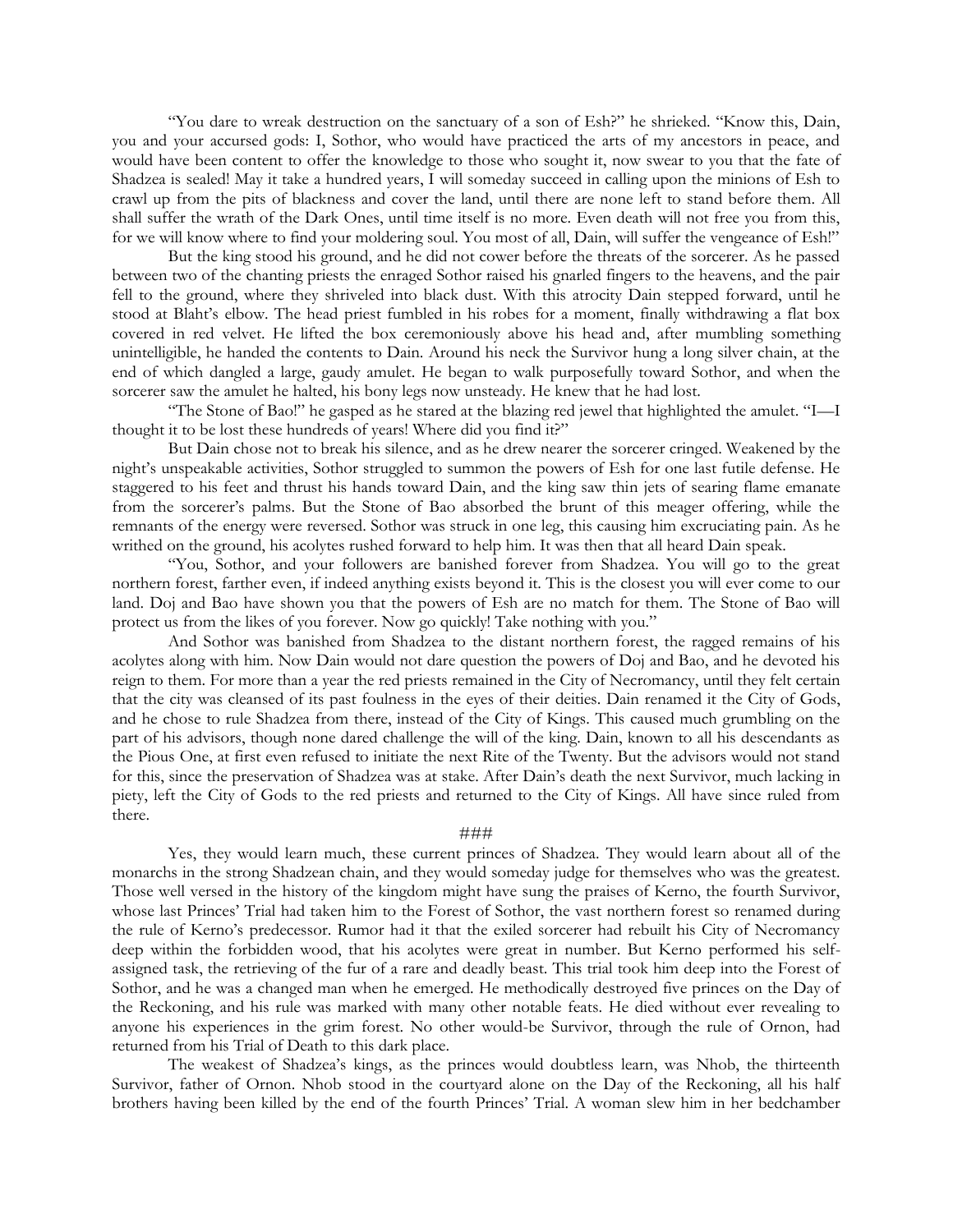four years after the Mating Week, and a regency council governed Shadzea until the fourteenth Survivor could be determined. All feared that Nhob's weaknesses would be transmitted to his offspring, but none had counted on Ornon, the ninth son, and this prince did not disappoint them.

Those with vivid memories of the fourteenth Rite of the Twenty could recall few who doubted that Ornon would one day claim the throne. As a determined youth he had accounted for the "accidental" deaths of four other princes even before the second trial had come to pass. His Trial of Death had taken him through the dreaded Terven Marshes to the City of Rogues on a deadly mission, which he performed admirably. Prior to the Day of the Reckoning he sought out and destroyed one of his two remaining half brothers, even though the latter had been deeply sequestered. The second one he dispatched during the final conflict, his whistling sword, seemingly charged with a life-force of its own, carving his mountainous kin, who by right should have been a far more formidable opponent, into many pieces. Some whispered among themselves that Ornon had employed sorcery to achieve this, for rumor had it that years earlier an acolyte of Sothor had found his way to the City of Kings, and into Ornon's confidence. But no one could prove this, and none dared make the accusation.

Upon assuming the throne, Ornon's first act was to gather the combined forces of the Shadzean army and march to the distant City of Fishers, where through the decades the people of this region had complained the loudest over the taxes imposed upon them. It was believed that these disgruntled subjects had aligned themselves with a large island nation far across the Telliun Ocean, that even now great galleys arrived to disgorge more outlanders along Shadzea's coast. As Ornon saw it, this portended nothing but danger for his kingdom, and he was determined to see it rectified.

The new king of Shadzea struck quickly; the leaders of the planned rebellion were executed in the public square, while the foreign invaders were locked in the holds of their ships. These were hauled out to sea and sunk, the helpless prisoners drowned like rats. Ornon handpicked a new governor and then returned to the capital. Most of the people in the City of Fishers felt relieved that they had escaped with their lives.

A second threat to Shadzea's dominance occurred not long after. In an uncharacteristic move many thousands of the nomadic Fashaars, bloodthirsty devils from the scorching Desert of Craters, had crossed the Kobur River and laid siege to the City of Slaves. They denied any exit from the city, and they commandeered all arriving caravans, killing both merchants and drivers. Their demands included all the wealth and the female slaves within the city, a price that, once starvation and despair set in, would have to be met.

By good fortune, a merchant that the Fashaars thought to be dead had merely been wounded. He lay silently on the ground all afternoon, not daring to breathe, not even able to cry out when a horse trod across his back. Long after dark he managed to steal a mount and ride to the nearest town, arriving on the verge of death. Another sped to the City of Kings to bear the message, and once more the legions were called. By the time they reached the City of Slaves the governor, now faced with a starving citizenry, was ready to meet the demands of the turbaned rogues. But Ornon would have none of this. His army denied the Fashaars any means of escape, and in a one-sided battle the nomads were routed. Those who surrendered were lined up with their hands tied, all save one, a minor seikh. Ornon called this fellow before him.

"You will return to your scum across the river," the king announced. "But before you depart you will see how Shadzea welcomes its desert neighbors. Tell the other seikhs that this will be the fate of any Fashaar who sets foot upon our soil again."

Upon his signal a hundred swords fell in a whistling arc, and a hundred Fashaars were beheaded. The fortunate seikh blanched at the sight of the melding geysers of blood that spurted from the stumps of those who had been his comrades, and he gagged uncontrollably at the feet of the staid king. When the carnage was completed the Fashaar rode away, and he did not look back. Ornon provided the city with enough supplies to sustain them until the caravans came, and he led his army back toward the City of Kings, leaving the beleaguered city to dispose of the corpses in any way they saw fit.

Of such incidents was the legend of Ornon, the fourteenth Survivor, based on, as the princes of Shadzea—his own sons—would eventually come to learn.

###

They stood side by side in the courtyard on the Day of the Relinquishment, the sons of Ornon, while behind each boy hovered the woman who had given him life. There were eighteen now, one having died in infancy, a second having been hurled to his death by his deranged mother, who immediately killed herself.